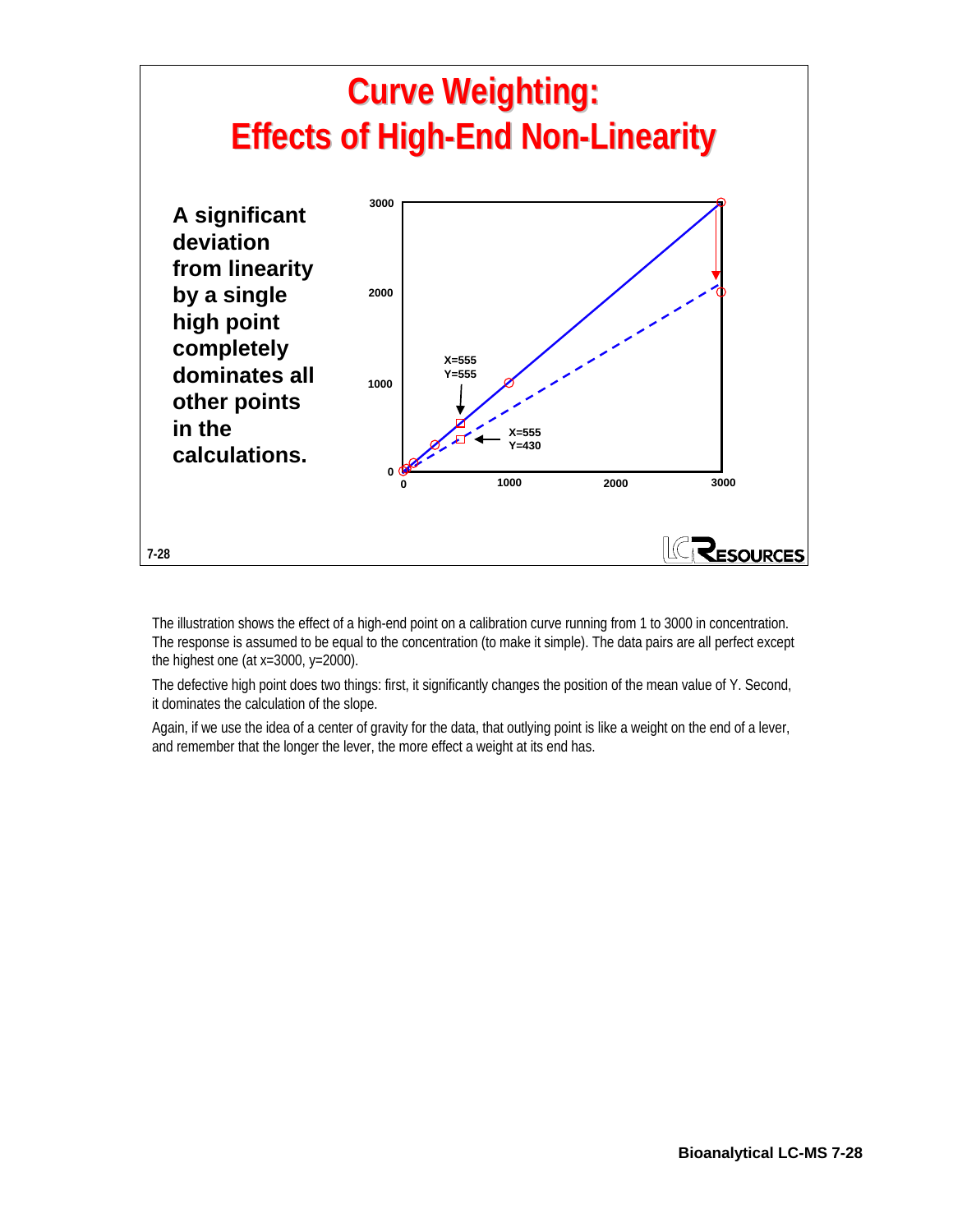

The illustrations here show the effect of different weighting factors on the calibration curve from the previous slide, running from 1 to 3000 in concentration.

With no weighting, the slope of the line is completely dominated by the highest term. The expanded scale shows that the lowest five points are essentially ignored by the calculation. When weighting of 1/concentration (1/x) is used, the slope more closely approximates the majority of the points, and the intercept approaches zero.

When a weighting of  $1/x^2$  is used, the slope approaches unity and the intercept is not significantly different from zero. The fit also essentially ignores the high-end point.

This tends to bother people, that last point hanging out there, ignored. Part of the problem is that it's a visual artifact of the way we normally present data.